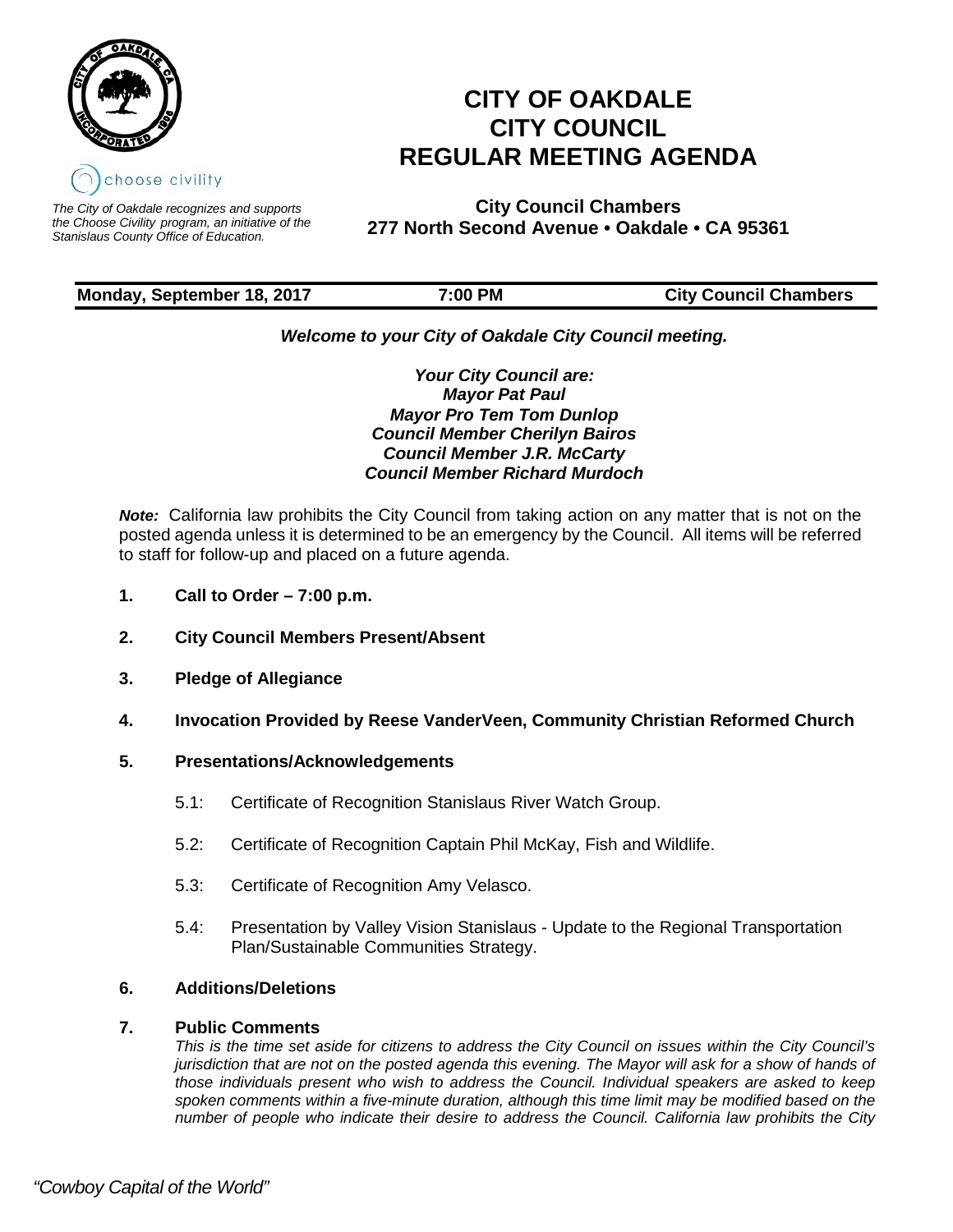

#### **Next City Council Resolution: 2017-112 Next Ordinance: 1250**

*Council from taking action on any item not appearing on the posted agenda except that Council may refer the matter to staff for follow-up or request it be placed on a future agenda.*

# **8. Appointment to Boards and Commissions**

None Scheduled.

# **9. City Council Consent Agenda**

The consent agenda is comprised of Items 9.1 through 9.5. Unless there is discussion by a member of the audience/Council they may be approved in one motion.

- 9.1: Approve the Regular City Council Meeting Minutes of September 5, 2017.
- 9.2: Receive and File the Warrant List for the period of September 1, 2017 to September 13, 2017.
- 9.3: Waive Readings of Ordinances/Resolutions except by Title.
- 9.4: Adopt Resolution 2017- , a Resolution of the City Council of the City of Oakdale Authorizing Purchase of Two Hach Fl901 Data Loggers and Associated Equipment for the Sewer Department in the Amount of \$19,355.38 Funded by the Sewer Capital Replacement Fund 621 (621-4152-444-41-05).
- 9.5: Adopt Resolution 2017- , a Resolution of the City Council of the City of Oakdale Awarding a Contract for the Installation of an 8" Water Meter and Backflow Device at 550/560 Armstrong Way to Michael Wheeler Construction, Inc. in the Amount of \$34,757.00 which includes a 10% Contingency the Property Owner Will Reimburse \$19,885.00 to the City, Resulting in a Total Cost to the City of \$14,872.00 to be Funded from Water Line Maintenance Fund 625 (625-4160-445-25-03).

#### **10. Public Hearings**

None scheduled.

# **11. Staff Reports**

11.1: Consider a Resolution of the City of Oakdale City Council Approving the Five-Year Memorandum of Understanding (MOU) Between Opportunity Stanislaus and the City of Oakdale Regarding Economic Development Services Provided by Opportunity Stanislaus to the City of Oakdale for the Years of 2017 to 2021 In the Annual Amount of \$17,000.00 from Fund 110-1910-419-16-05 – General Government and Authorizing the City Manager to Execute The MOU.